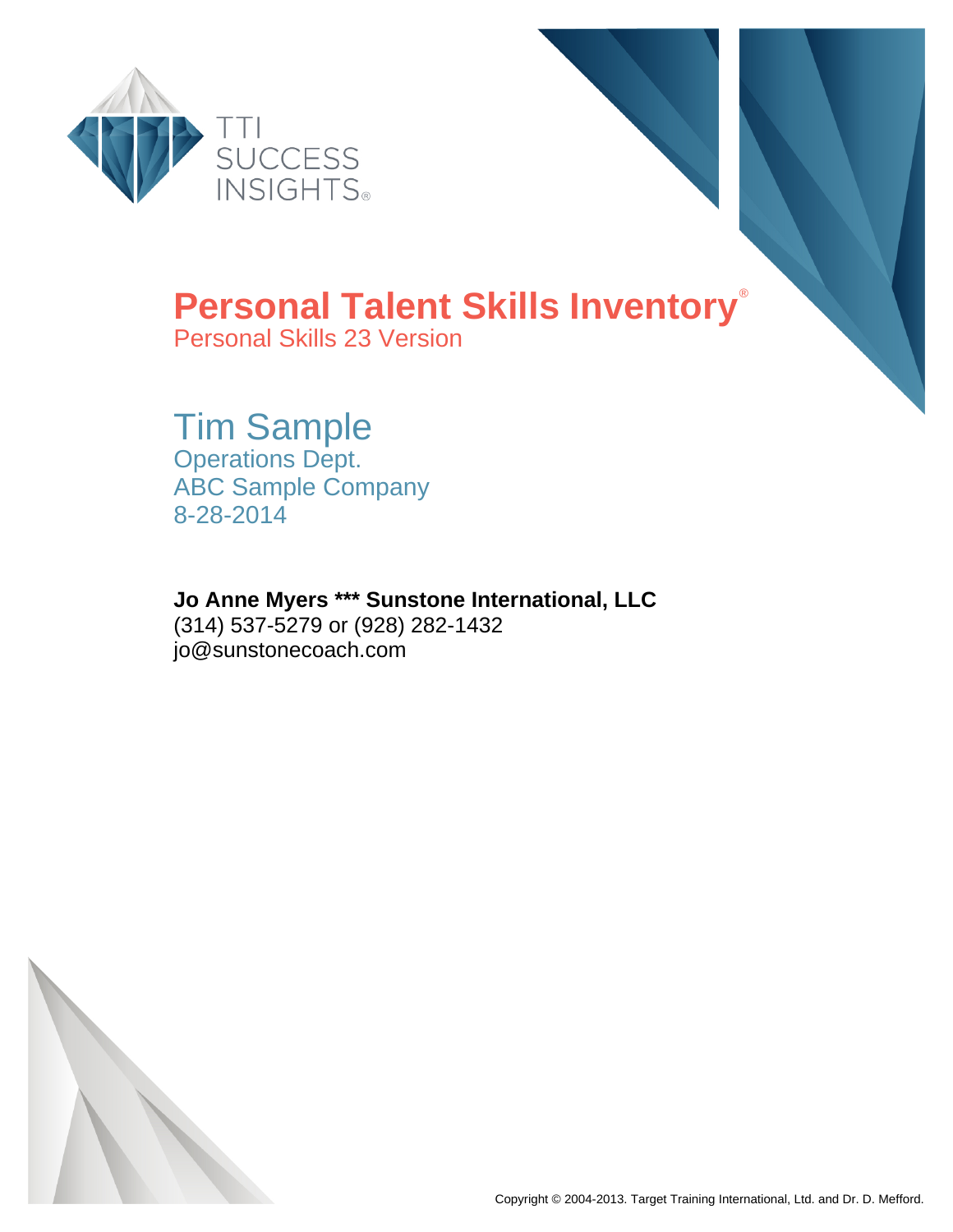



### Introduction

Research suggests that the most effective people are those who understand themselves, both their strengths and weaknesses, so they can develop strategies to meet the demands of their environment.

An individual's talents and personal skills are a fundamental and integral part of who they are.

In this report we are measuring three dimensions of thought. They are:

- Intrinsic People  $\bullet$
- Extrinsic Tasks or things  $\bullet$
- Systemic Systems  $\bullet$

This report analyzes talents; that is, a person's ability to do things. Is the report 100% true? Yes, no and maybe. As you review your report, please determine which items are job related. This will give you insight as to where to begin development.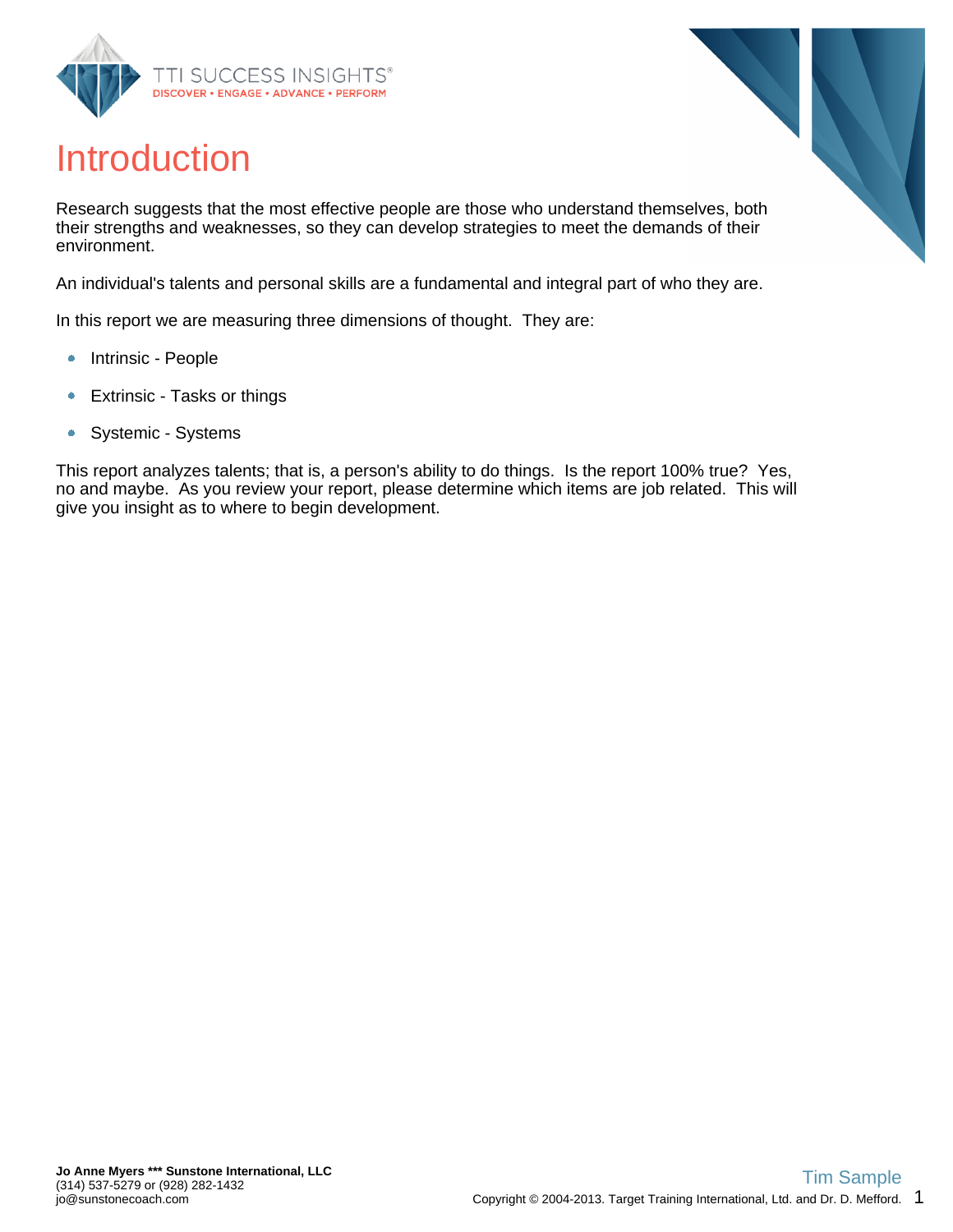

## World View

This is how Tim sees the world around him. This view measures his clarity and understanding of people, tasks and systems. It could also be looked at in terms of feeling, doing and thinking from an external standpoint. The statements below are based primarily on the 3 dimensions on the left side of the dimensional balance page and are in a random order.

- Tim could benefit from improving his communication with authority figures.  $\bullet$
- He may become frustrated if resources are restricted.  $\bullet$
- He makes comparisons and judgments to what is best in the practical  $\bullet$ sense.
- $\bullet$ He is good at comparing and choosing options to achieve the best outcome in a practical sense.
- Tim becomes unaware of the world around him when fully engaged in a  $\bullet$ project or task.
- $\bullet$ He prefers to focus on carrying out his own specific responsibilities.
- He may be frustrated by restricted resources or time required by detail.  $\bullet$
- $\bullet$ He can put various things together to make or produce results.
- $\bullet$ Tim focuses on the task at hand, and pays attention to details, which helps to avoid mistakes.



Bias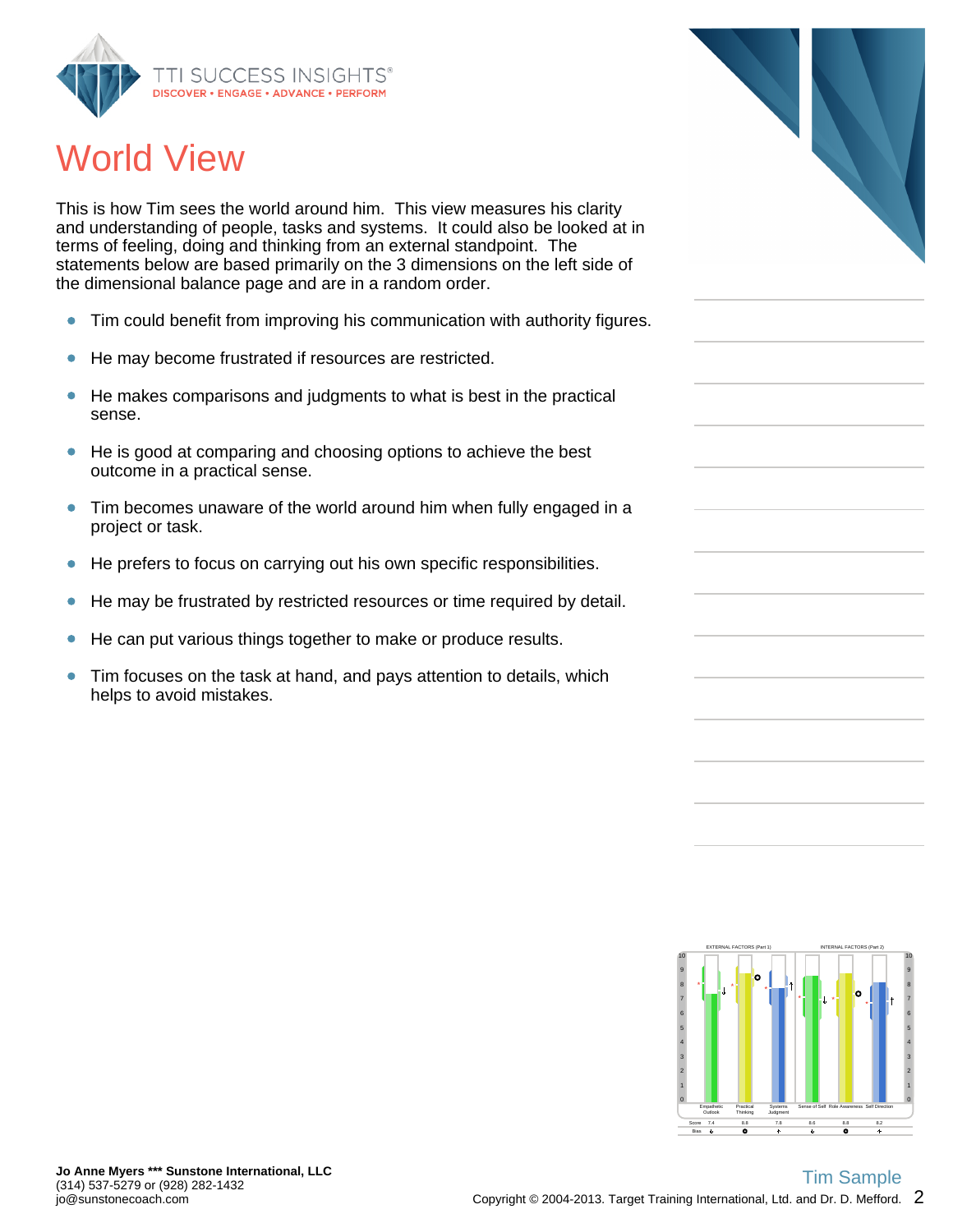

# Self View

This is how Tim sees himself. This view measures his clarity and understanding of himself, his roles in life and his direction for the future. The internal dimensions are a reflection of him from both personal and professional viewpoints. The statements below are based primarily on the 3 dimensions on the right side of the dimensional balance page and are in a random order.

- Tim has already achieved a high level of self understanding.  $\bullet$
- He could benefit from continuously challenging his abilities.  $\bullet$
- He has a clear image of himself, his roles and his future.  $\bullet$
- He has a good grasp of his actual and potential accomplishments and life  $\bullet$ roles.
- Tim applies his life planning skills to personal growth.  $\bullet$
- He sees what perspective he needs to focus on, depending on the current  $\bullet$ situation.
- He uses his internal awareness to achieve the desired outcome during the  $\bullet$ process of a role change.
- He clearly understands himself evenly in terms of sense of self, role  $\bullet$ awareness, and self direction.
- $\bullet$ Tim believes that his own worth is based equally on his sense of self, producing and achieving in various roles, and his accomplishments.



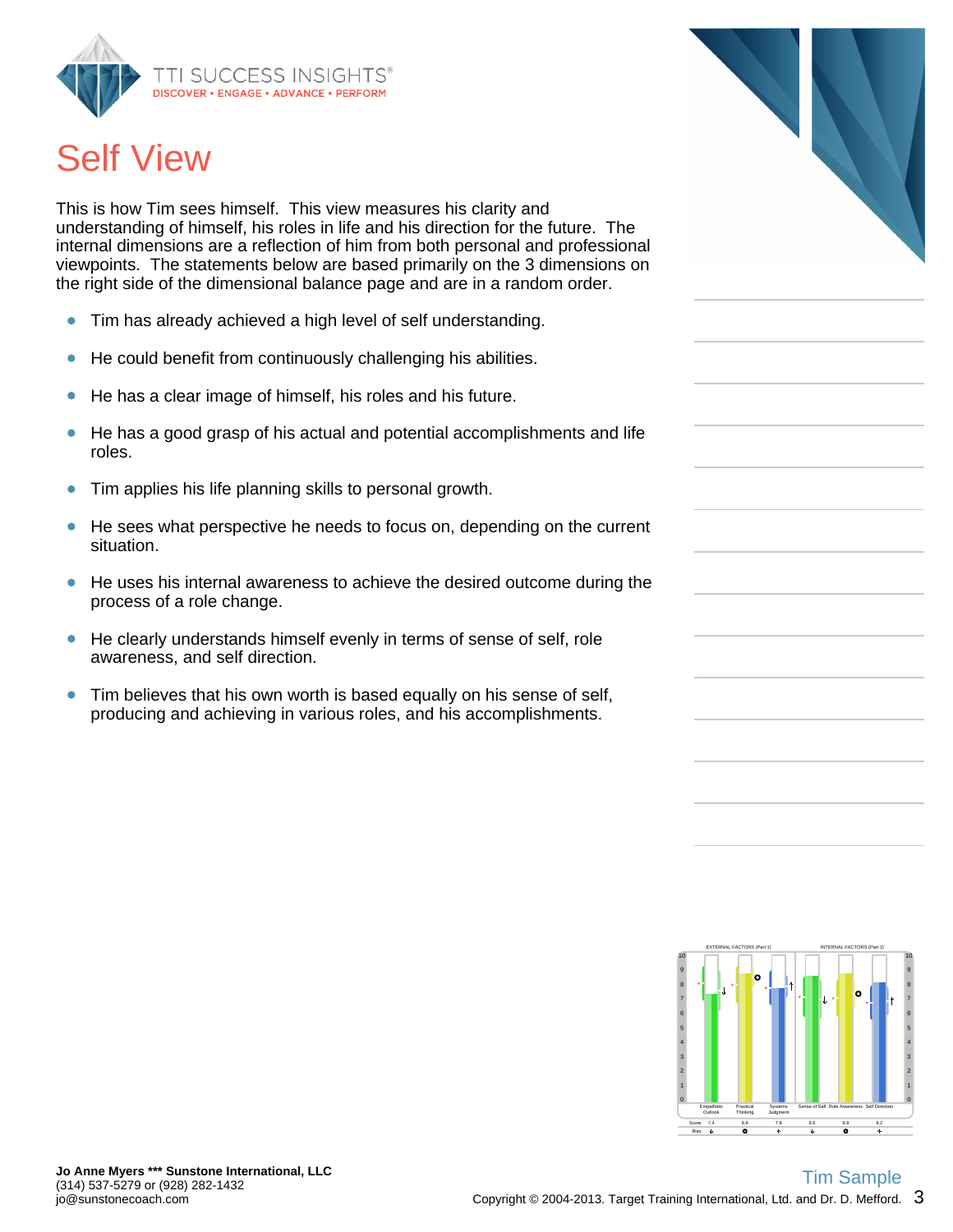

## Personal Skills Hierarchy

Your unique hierarchy of personal skills is key to your success. Knowing what they are is essential to reaching your goals. The graphs below rank your personal skills from top to bottom.

**1. Continuous Learning** - The ability to take personal responsibility and action toward learning and implementing new ideas, methods and technologies.

| $0. \ldots 1 \ldots 2 \ldots 3 \ldots 4 \ldots 5 \ldots 6 \ldots 7 \ldots 8 \ldots 9 \ldots 10$                                                                                                     |     |
|-----------------------------------------------------------------------------------------------------------------------------------------------------------------------------------------------------|-----|
|                                                                                                                                                                                                     | 9.0 |
| $7.4*$                                                                                                                                                                                              |     |
| 2. Resiliency - The ability to quickly recover from adversity.                                                                                                                                      |     |
| $0.1.1.1.1.2.1.1.3.1.1.4.1.1.5.1.16.1.1.7.1.1.8.1.1.9.1.10$                                                                                                                                         |     |
|                                                                                                                                                                                                     | 8.7 |
| $7.2*$                                                                                                                                                                                              |     |
| 3. Self Management - The ability to prioritize and complete tasks in                                                                                                                                |     |
| order to deliver desired outcomes within allotted time frames.                                                                                                                                      |     |
| 0. 1 2 3 4 5 6 7 8 9 10                                                                                                                                                                             |     |
|                                                                                                                                                                                                     | 8.6 |
| $7.4*$                                                                                                                                                                                              |     |
| 4. Goal Achievement - The overall ability to set, pursue and attain                                                                                                                                 |     |
| achievable goals, regardless of obstacles or circumstances.                                                                                                                                         |     |
| $0. \ldots 1 \ldots 2 \ldots 3 \ldots 4 \ldots 5 \ldots 6 \ldots 7 \ldots 8 \ldots 9 \ldots 10$                                                                                                     |     |
|                                                                                                                                                                                                     | 8.5 |
| $7.4*$                                                                                                                                                                                              |     |
| 5. Self Starting - The ability to initiate and sustain momentum without<br>external stimulation.<br>$0. \ldots 1 \ldots 2 \ldots 3 \ldots 4 \ldots 5 \ldots 6 \ldots 7 \ldots 8 \ldots 9 \ldots 10$ |     |
|                                                                                                                                                                                                     | 8.5 |
|                                                                                                                                                                                                     |     |
| $6.9*$                                                                                                                                                                                              |     |
| 6. Planning and Organization - The ability to establish a process for<br>activities that lead to the implementation of systems, procedures or                                                       |     |
| outcomes.<br>0. 1 2 3 4 5 6 7 8 9 10                                                                                                                                                                |     |
|                                                                                                                                                                                                     |     |
|                                                                                                                                                                                                     | 8.4 |
| $7.7*$                                                                                                                                                                                              |     |
| 7. Results Orientation - The ability to identify actions necessary to                                                                                                                               |     |
| complete tasks and obtain results.                                                                                                                                                                  |     |
| $0. \ldots 1 \ldots 2 \ldots 3 \ldots 4 \ldots 5 \ldots 6 \ldots 7 \ldots 8 \ldots 9 \ldots 10$                                                                                                     |     |
|                                                                                                                                                                                                     | 8.3 |
| $7.3*$                                                                                                                                                                                              |     |
|                                                                                                                                                                                                     |     |
|                                                                                                                                                                                                     |     |
|                                                                                                                                                                                                     |     |





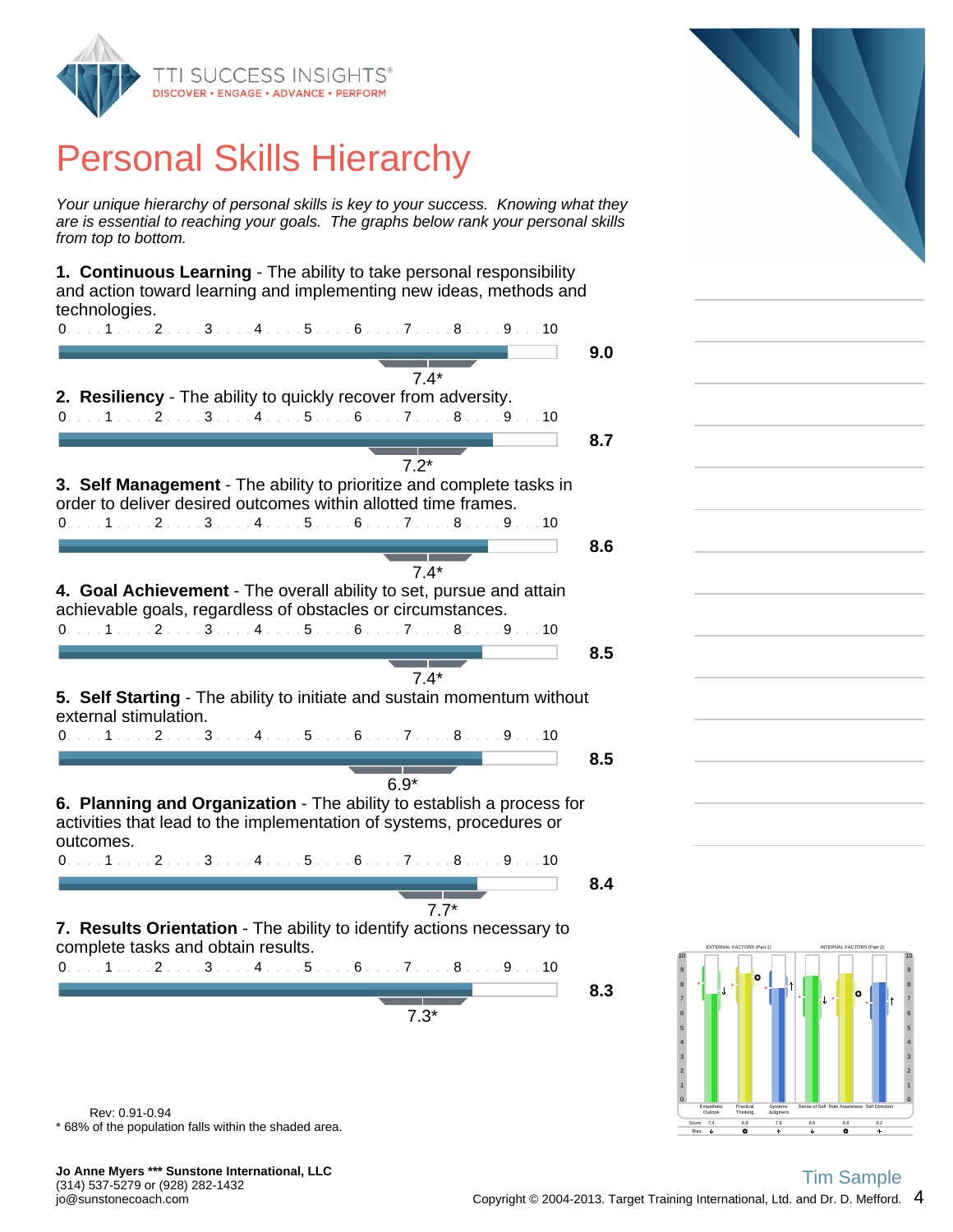

### Personal Skills Hierarchy

| 8. Personal Accountability - A measure of the capacity to be<br>answerable for personal actions.                       |     |
|------------------------------------------------------------------------------------------------------------------------|-----|
| $0.1.1.1.1.2.1.13.1.14.1.15.1.16.1.17.1.18.1.19.1.10$                                                                  |     |
|                                                                                                                        | 8.3 |
| $7.2*$                                                                                                                 |     |
| 9. Problem Solving - The ability to identify key components of a<br>problem to formulate a solution or solutions.      |     |
| $0.1.1.1.1.1.2.1.1.3.1.1.4.1.1.5.1.1.6.1.1.7.1.1.8.1.1.9.1.10$                                                         |     |
|                                                                                                                        | 8.2 |
| $7.5*$                                                                                                                 |     |
| 10. Decision Making - The ability to analyze all aspects of a situation<br>to gain thorough insight to make decisions. |     |
| 0. 1 2 3 4 5 6 7 8 9 10                                                                                                |     |
| $7.4*$                                                                                                                 | 8.1 |
| 11. Accountability for Others - The ability to take responsibility for<br>others' actions.                             |     |
| $0.1.1.1.1.2.1.1.3.1.1.4.1.1.5.1.16.1.1.7.1.1.8.1.1.9.1.10$                                                            |     |
|                                                                                                                        | 8.1 |
| $7.5*$                                                                                                                 |     |
| 12. Influencing Others - The ability to personally affect others'<br>actions, decisions, opinions or thinking.         |     |
| $0.1.1.1.1.1.2.1.1.3.1.1.4.1.1.5.1.1.6.1.1.7.1.1.8.1.1.9.1.10$                                                         |     |
|                                                                                                                        | 8.0 |
| $7.7*$                                                                                                                 |     |
| 13. Interpersonal Skills - The ability to interact with others in a<br>positive manner.                                |     |
| 0. 1 2 3 4 5 6 7 8 9 10                                                                                                |     |
| $7.9*$                                                                                                                 | 7.9 |
| 14. Teamwork - The ability to cooperate with others to meet<br>objectives.                                             |     |
| 0. 1 2 3 4 5 6 7 8 9 10                                                                                                |     |
|                                                                                                                        | 7.9 |
| $7.7*$<br>15. Flexibility - The ability to readily modify, respond to and integrate                                    |     |
| change with minimal personal resistance.<br>0. 1 2 3 4 5 6 7 8 9 10                                                    |     |
|                                                                                                                        | 7.8 |
| $7.6*$                                                                                                                 |     |
|                                                                                                                        |     |





\* 68% of the population falls within the shaded area.

**Jo Anne Myers \*\*\* Sunstone International, LLC** (314) 537-5279 or (928) 282-1432 jo@sunstonecoach.com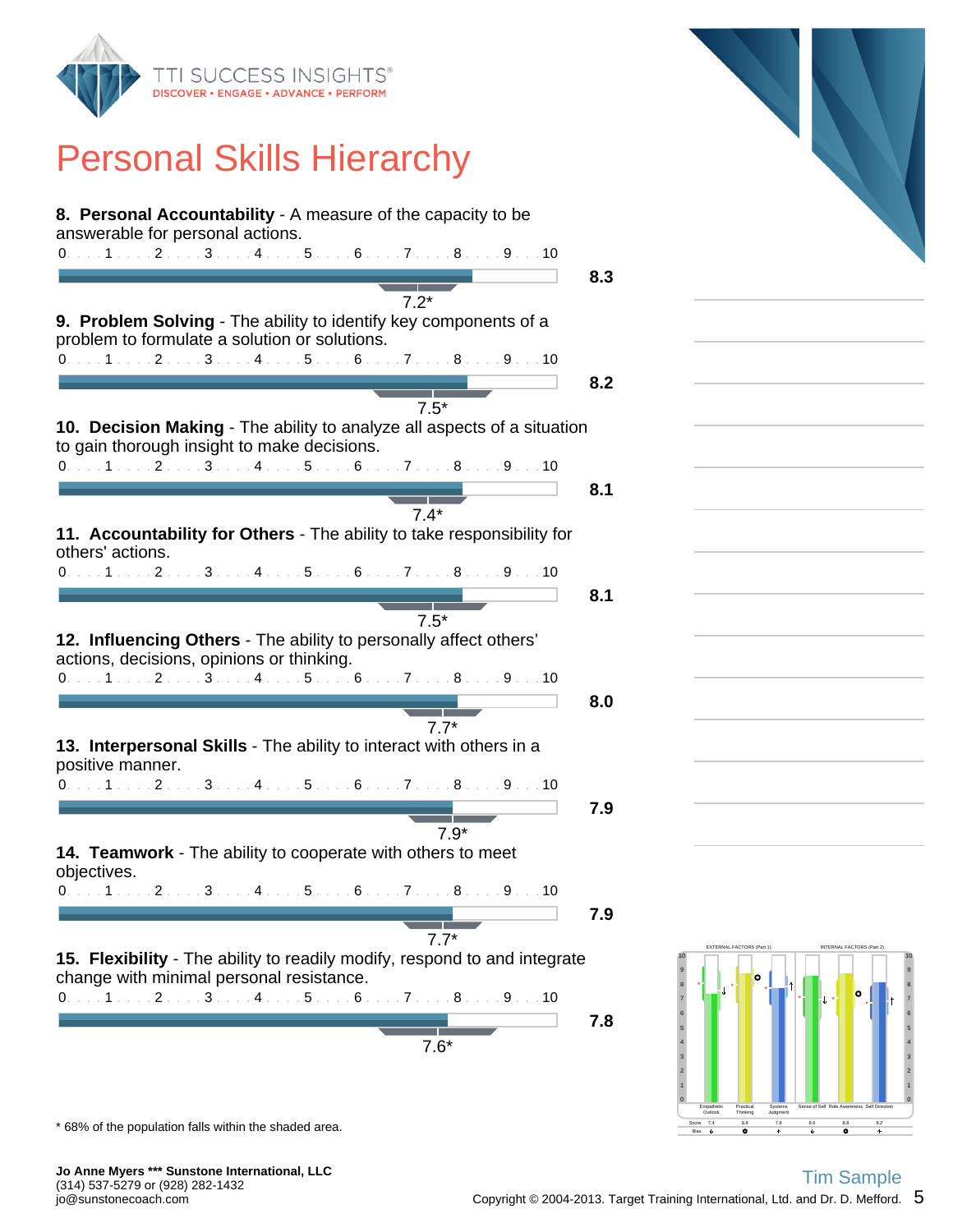

## Personal Skills Hierarchy

| 16. Conceptual Thinking - The ability to analyze hypothetical<br>situations or abstract concepts to compile insight.                                              |     |
|-------------------------------------------------------------------------------------------------------------------------------------------------------------------|-----|
| $0.1.1.1.1.1.2.1.1.3.1.1.4.1.1.5.1.1.6.1.1.7.1.1.8.1.1.9.1.10$                                                                                                    |     |
|                                                                                                                                                                   | 7.6 |
| $7.3*$                                                                                                                                                            |     |
| 17. Conflict Management - The ability to resolve different points of<br>view constructively.                                                                      |     |
| $0.111111211131114111511161117111811191110$                                                                                                                       |     |
|                                                                                                                                                                   | 7.6 |
| $7.8*$                                                                                                                                                            |     |
| 18. Leading Others - The ability to organize and motivate people to<br>accomplish goals while creating a sense of order and direction.<br>0. 1 2 3 4 5 6 7 8 9 10 |     |
|                                                                                                                                                                   | 7.5 |
|                                                                                                                                                                   |     |
| $7.9*$                                                                                                                                                            |     |
| 19. Diplomacy And Tact - The ability to treat others fairly, regardless<br>of personal biases or beliefs.                                                         |     |
| $0.11.1.1.2.1.3.1.4.1.5.1.6.1.7.1.8.1.9.1.10$                                                                                                                     |     |
|                                                                                                                                                                   | 7.4 |
| $7.6*$                                                                                                                                                            |     |
| 20. Empathetic Outlook - The capacity to perceive and understand<br>the feelings and attitudes of others.                                                         |     |
| 0. 1 2 3 4 5 6 7 8 9 10                                                                                                                                           |     |
|                                                                                                                                                                   | 7.4 |
| $8.1*$                                                                                                                                                            |     |
| 21. Developing Others - The ability to contribute to the growth and<br>development of others.                                                                     |     |
| 0. 1 2 3 4 5 6 7 8 9 10                                                                                                                                           |     |
|                                                                                                                                                                   |     |
|                                                                                                                                                                   | 7.3 |
| $7.4*$                                                                                                                                                            |     |
| 22. Customer Focus - A commitment to customer satisfaction.<br>$0.1.1.1.1.2.1.1.3.1.1.4.1.1.5.1.16.1.1.7.1.1.8.1.1.9.1.10$                                        |     |
|                                                                                                                                                                   | 7.1 |
| $7.9*$                                                                                                                                                            |     |
| 23. Objective Listening - The ability to listen to many points of view<br>without bias.                                                                           |     |
| 0. 1 2 3 4 5 6 7 8 9 10                                                                                                                                           |     |
|                                                                                                                                                                   |     |
|                                                                                                                                                                   | 7.1 |
|                                                                                                                                                                   |     |
| $7.7*$                                                                                                                                                            |     |



EXTERNAL FACTORS (Part 1) INTERNAL FACTORS (Part 2)  $-7.4$ 7.4 8.8 7.8 8.6 8.8 8.2 0 0 . **. . . . . . . . . . . . . .** . . 2 2 3 3 4 4 5 5 6 6 7 7 8 **\* 1 \* 1 J** J M I I I I J J 8 9 9  $10$   $\longrightarrow$   $\longrightarrow$   $\longrightarrow$   $\longrightarrow$   $\longrightarrow$   $\longrightarrow$   $10$ Empathetic Outlook Practical Thinking Systems Judgment Sense of Self Role Awareness Self Direction

\* 68% of the population falls within the shaded area.

**Jo Anne Myers \*\*\* Sunstone International, LLC** (314) 537-5279 or (928) 282-1432 jo@sunstonecoach.com

Bias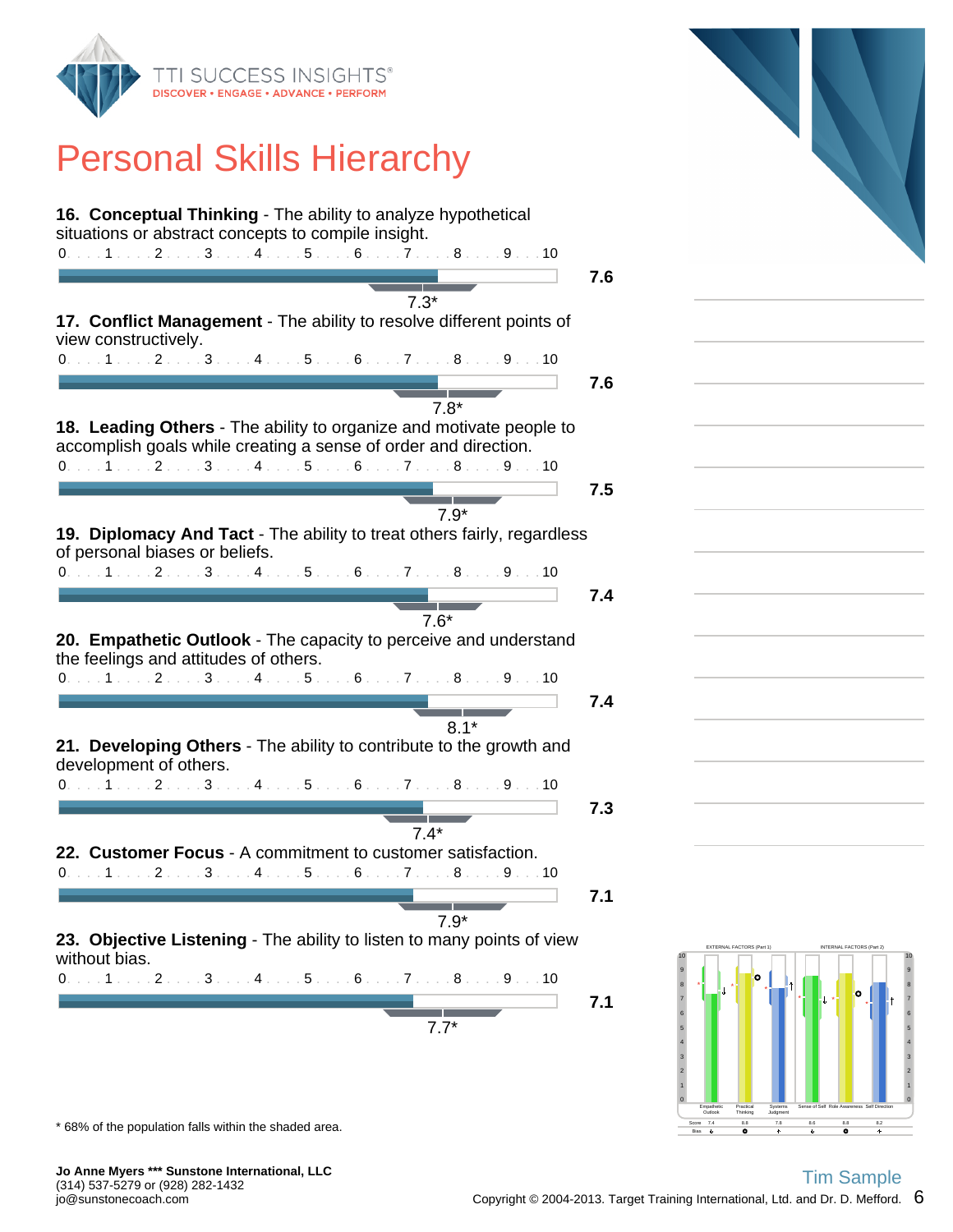

### Dimensional Balance For Consulting and Coaching

- **★ Population mean**
- Overvaluation
- O Neutral valuation
- Undervaluation



**Rev: 0.91-0.94**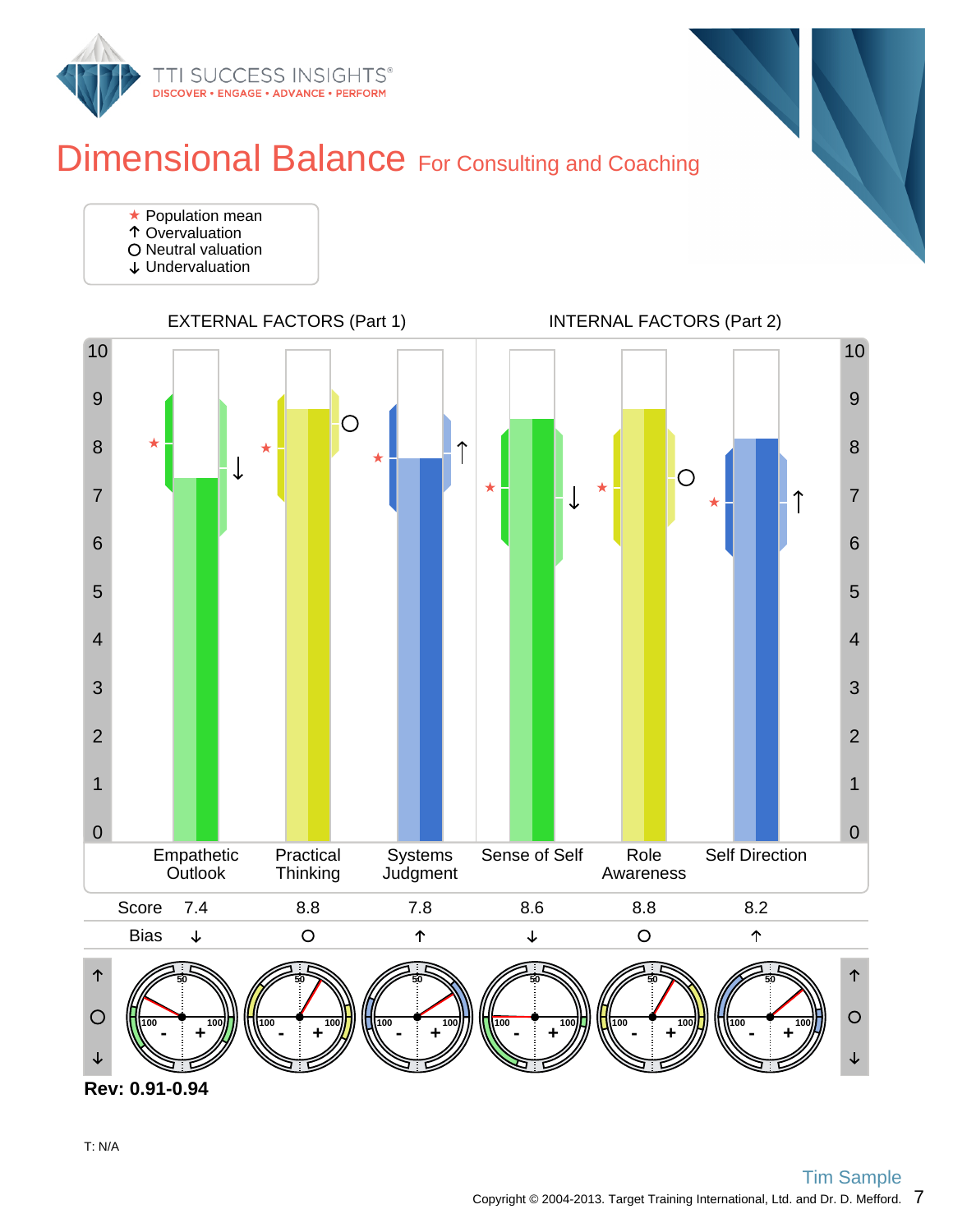

### Category Breakdown For Consulting and Coaching

#### **Accountability for Others**

#### **Conceptual Thinking**

#### **Conflict Management**

- Correcting Others
- Problem Solving
- Sensitivity to Others

#### **Continuous Learning**

- Self Improvement
- Personal Drive

#### **Customer Focus**

- **Evaluating What is Said**
- **Empathetic Outlook**
- **Freedom from Prejudices**

#### **Decision Making**

- Conceptual Thinking
- Theoretical Problem Solving
- Role Confidence
- Balanced Decision Making

#### **Developing Others**

#### **Diplomacy and Tact**

- **Empathetic Outlook**
- Balanced Decision Making
- **Freedom from Prejudices**

#### **Empathetic Outlook**

#### **Flexibility**

- Surrendering Control
- Integrative Ability
- Understanding Motivational Needs

#### **Goal Achievement**

- Results Orientation
- Realistic Personal Goal Setting
- Project and Goal Focus
- **Persistence**

#### **Influencing Others**

- Conveying Role Value
- **Gaining Commitment**
- Understanding Motivational Needs

#### **Interpersonal Skills**

- Evaluating Others
- Personal Relationships
- Persuading Others

#### **Leading Others**

#### **Personal Accountability**

#### **Objective Listening**

**Evaluating What is Said** 

#### **Planning and Organization**

- Long Range Planning
- Concrete Organization
- Proactive Thinking

#### **Problem Solving**

#### **Resiliency**

- Persistence
- Handling Rejection
- $\bullet$  Initiative

#### **Results Orientation**

#### **Self Management**

#### **Self-Starting Ability**

• Initiative

#### **Teamwork**

- Surrendering Control
- Relating to Others
- Sense of Belonging
- Sensitivity to Others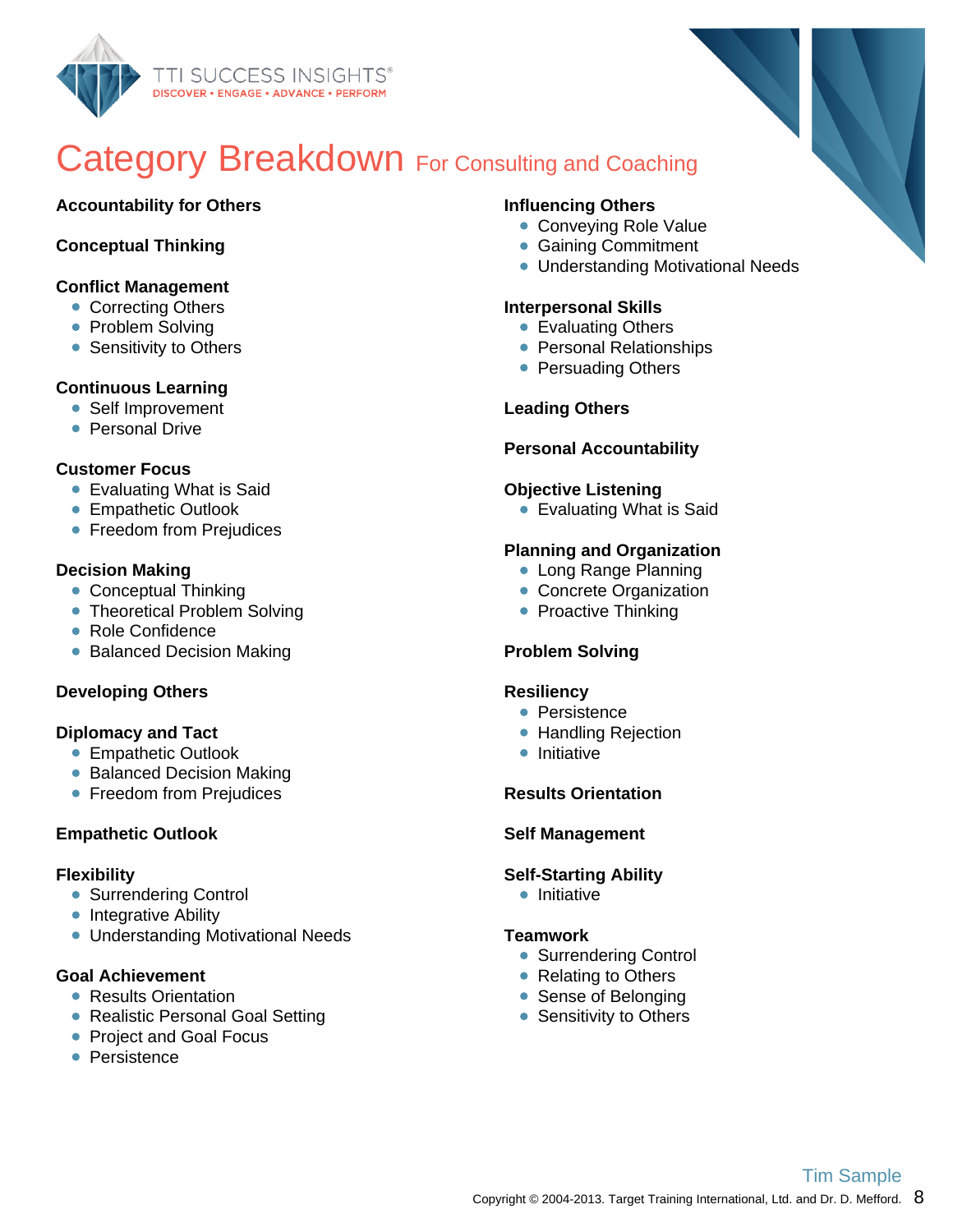

# Core Skills List For Consulting and Coaching

|     |     | <b>Score Mean Description</b>            |     |     | <b>Score Mean Description</b> |
|-----|-----|------------------------------------------|-----|-----|-------------------------------|
| 9.6 | 8.1 | Self Improvement                         | 8.1 | 7.5 | <b>Quality Orie</b>           |
| 9.4 | 7.4 | <b>Handling Rejection</b>                | 8.1 | 7.8 | Monitoring C                  |
| 9.1 | 7.6 | <b>Realistic Personal Goal Setting</b>   | 8.0 | 7.3 | Surrendering                  |
| 9.1 | 7.8 | <b>Persuading Others</b>                 | 8.0 | 7.8 | Relating to 0                 |
| 9.0 | 7.3 | <b>Consistency and Reliability</b>       | 7.8 | 8.0 | Attention to                  |
| 9.0 | 7.4 | <b>Self Confidence</b>                   | 7.8 | 7.0 | <b>Balanced De</b>            |
| 9.0 | 7.3 | Job Ethic                                | 7.8 | 7.7 | Realistic Ex                  |
| 9.0 | 7.4 | Enjoyment of the Job                     | 7.8 | 7.7 | <b>Evaluating C</b>           |
| 8.9 | 7.3 | Sense of Mission                         | 7.8 | 6.9 | <b>Meeting Sta</b>            |
| 8.8 | 7.5 | Sense of Timing                          | 7.8 | 7.6 | <b>Using Comn</b>             |
| 8.8 | 7.6 | <b>Status and Recognition</b>            | 7.8 | 7.9 | <b>Emotional C</b>            |
| 8.8 | 7.7 | Sense of Belonging                       | 7.8 | 7.8 | Systems Jur                   |
| 8.8 | 7.1 | <b>Role Awareness</b>                    | 7.6 | 7.3 | Conceptual                    |
| 8.8 | 8.0 | <b>Practical Thinking</b>                | 7.6 | 7.9 | <b>Correcting C</b>           |
| 8.7 | 8.3 | <b>Theoretical Problem Solving</b>       | 7.6 | 7.1 | <b>Gaining Cor</b>            |
| 8.7 | 6.7 | Self Assessment                          | 7.5 | 7.9 | <b>Leading Oth</b>            |
| 8.7 | 7.1 | <b>Personal Drive</b>                    | 7.4 | 8.1 | Empathetic                    |
| 8.7 | 7.6 | Long Range Planning                      | 7.4 | 8.0 | <b>Material Pos</b>           |
| 8.6 | 7.0 | <b>Intuitive Decision Making</b>         | 7.3 | 7.4 | Developing                    |
| 8.6 | 7.3 | Sense of Self                            | 7.3 | 7.6 | Integrative A                 |
| 8.6 | 7.4 | Self Management                          | 7.1 | 7.7 | Evaluating V                  |
| 8.5 | 7.3 | <b>Project Scheduling</b>                | 6.9 | 7.9 | <b>Attitude Tow</b>           |
| 8.5 | 6.9 | Initiative                               | 6.9 | 7.8 | Freedom fro                   |
| 8.4 | 8.2 | <b>Realistic Goal Setting for Others</b> | 6.9 | 7.9 | Sensitivity to                |
| 8.4 | 7.1 | <b>Internal Self Control</b>             | 6.9 | 8.1 | Personal Re                   |
| 8.3 | 8.0 | <b>Following Directions</b>              |     |     |                               |
| 8.3 | 7.6 | <b>Concrete Organization</b>             |     |     |                               |
| 8.3 | 7.2 | <b>Personal Accountability</b>           |     |     |                               |
| 8.3 | 7.4 | <b>Project and Goal Focus</b>            |     |     |                               |
| 8.3 | 7.3 | <b>Results Orientation</b>               |     |     |                               |
| 8.3 | 7.9 | <b>Conveying Role Value</b>              |     |     |                               |
| 8.3 | 7.9 | <b>Proactive Thinking</b>                |     |     |                               |
| 8.3 | 8.0 | <b>Respect for Policies</b>              |     |     |                               |
| 8.3 | 7.1 | Role Confidence                          |     |     |                               |
| 8.3 | 7.2 | Taking Responsibility                    |     |     |                               |
| 8.2 | 7.0 | <b>Handling Stress</b>                   |     |     |                               |
| 8.2 | 7.5 | Problem Solving                          |     |     |                               |
| 8.2 | 8.1 | <b>Understanding Motivational Needs</b>  |     |     |                               |
| 8.2 | 7.2 | Persistence                              |     |     |                               |
| 8.2 | 6.9 | <b>Self Direction</b>                    |     |     |                               |
| 8.1 | 7.5 | <b>Accountability for Others</b>         |     |     |                               |

|     | Score Mean | <b>Description</b>              |  |
|-----|------------|---------------------------------|--|
| 8.1 | 7.5        | <b>Quality Orientation</b>      |  |
| 8.1 | 7.8        | <b>Monitoring Others</b>        |  |
| 8.0 | 7.3        | <b>Surrendering Control</b>     |  |
| 8.0 | 7.8        | <b>Relating to Others</b>       |  |
| 7.8 | 8.0        | <b>Attention to Detail</b>      |  |
| 7.8 | 7.0        | <b>Balanced Decision Making</b> |  |
| 7.8 | 7.7        | <b>Realistic Expectations</b>   |  |
| 7.8 | 7.7        | <b>Evaluating Others</b>        |  |
| 7.8 | 6.9        | <b>Meeting Standards</b>        |  |
| 7.8 | 7.6        | <b>Using Common Sense</b>       |  |
| 7.8 | 7.9        | <b>Emotional Control</b>        |  |
| 7.8 | 7.8        | <b>Systems Judgment</b>         |  |
| 7.6 | 7.3        | <b>Conceptual Thinking</b>      |  |
| 7.6 | 7.9        | <b>Correcting Others</b>        |  |
| 7.6 | 7.1        | <b>Gaining Commitment</b>       |  |
| 7.5 | 7.9        | <b>Leading Others</b>           |  |
| 7.4 | 8.1        | <b>Empathetic Outlook</b>       |  |
| 7.4 | 8.0        | <b>Material Possessions</b>     |  |
| 7.3 | 7.4        | Developing Others               |  |
| 7.3 | 7.6        | <b>Integrative Ability</b>      |  |
| 7.1 | 7.7        | <b>Evaluating What is Said</b>  |  |
| 6.9 | 7.9        | <b>Attitude Toward Others</b>   |  |
| 6.9 | 7.8        | Freedom from Prejudices         |  |
| 6.9 | 7.9        | Sensitivity to Others           |  |
| 6.9 | 8.1        | <b>Personal Relationships</b>   |  |
|     |            |                                 |  |
|     |            |                                 |  |
|     |            |                                 |  |
|     |            |                                 |  |
|     |            |                                 |  |
|     |            |                                 |  |
|     |            |                                 |  |
|     |            |                                 |  |
|     |            |                                 |  |
|     |            |                                 |  |
|     |            |                                 |  |
|     |            |                                 |  |